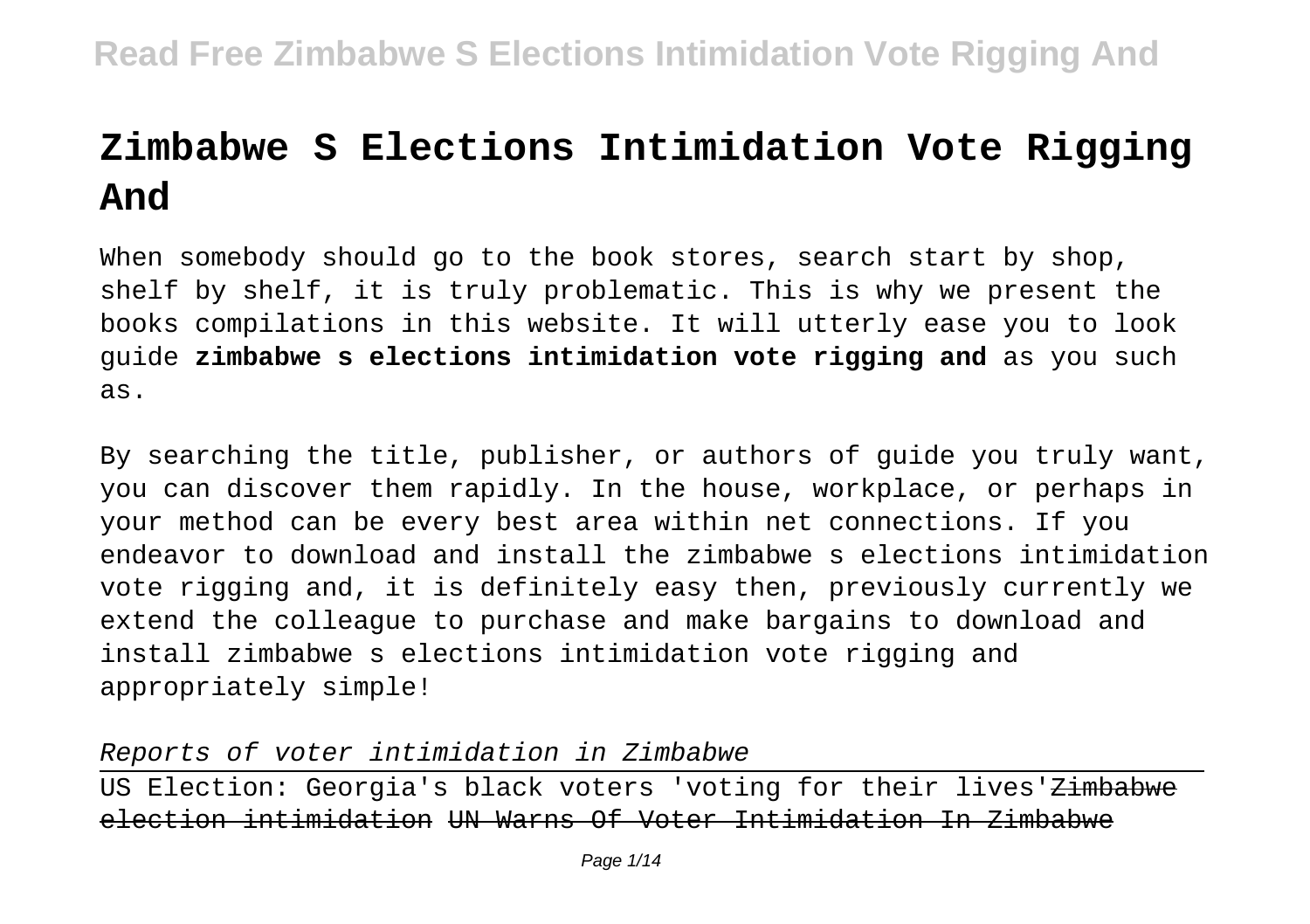Election |Network Africa| US election: Trump refuses to initiate  $transition$  process  $\overline{\phantom{a}}$  DW News Trump campaign continues to push back against U.S. election results African Diaspora Forum view on Zimbabwe elections: Nicholas Mabhena WATCH: Georgia Secretary of State's Office addresses election results Zimbabwe election: Opposition rejects 'fake' poll results - BBC News Violent threats over election results Georgia Secretary of State Brad Raffensperger holds briefing on the election  $-11/11/20$  Election 2020 results and analysis Melania Trump's moment with Trudeau goes viral Trump's Post-Presidential Criminal Nightmare Begins Now TRUMP TEAM WIN: MAJOR Legal Win For President Trump IN PENNSYLVANIA Can Trump steal the election? Pressure Grows On President Trump To Accept Election Results | TODAY Watch Sanders' reaction to Trump refusing to concede Prime Minister Morgan Tsvangirai speech to supporters The U.S. Presidential Election: Can Donald Trump once again defy the polls? | Four Corners Republican In Pennsylvania To Review Election Results US election: How will protests against a 'stolen election' affect America? - BBC Newsnight Benford's Law Applied to Pennsylvania Vote Count | Election 2020 **Dubbaka By-Election Results 2020 Live Updates | V6 News Georgia, Arizona, and North Carolina Election Results FINALLY CALLED BREAKING: Wisconsin Prepared For RECOUNT: 2020 Election Results COULD CHANGE** 2020 election results and continuing coverage What if a US presidential candidate refuses to Page 2/14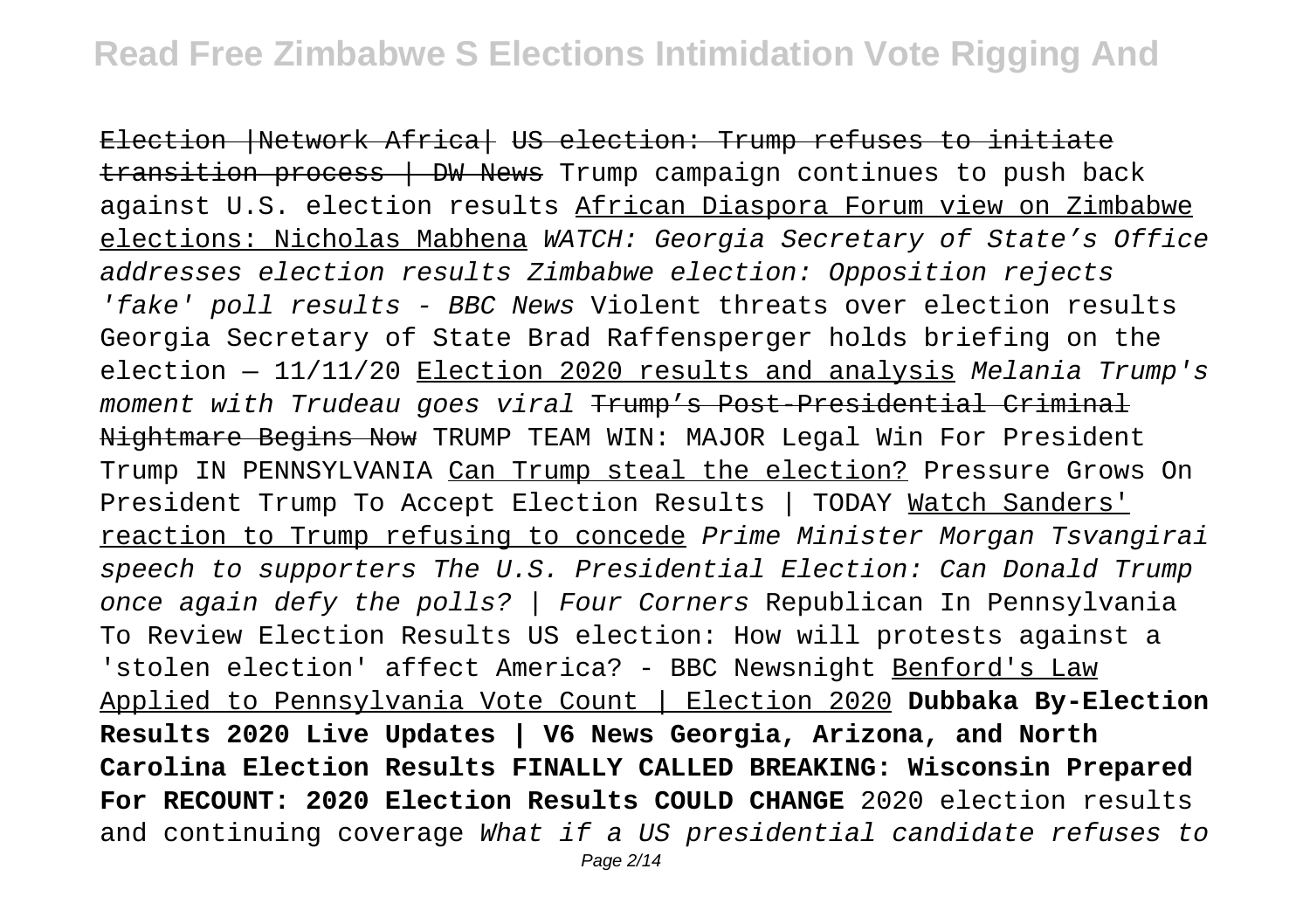concede after an election? | Van Jones The U.S. Education System! Ft. J.W. Novotny! Zimbabwe S Elections Intimidation Vote Zimbabwe's election campaign has been marred by a growing number of reports of voter intimidation and threats of violence, a UN body has said. This includes people being forced to attend rallies in...

Zimbabwe election: UN body warns of voter intimidation ... Intimidation of voters and civil society members has increased throughout the year and accusations of election-rigging by Mugabe's ZANU PF party are more and more frequent. Global Witness is particularly concerned about the impact that diamond money may be having on the electoral process and outcome.

Zimbabwe's elections: intimidation, vote-rigging and ... Widespread voter intimidation and frequent crackdowns on civil society mean the chances of free and fair elections in Zimbabwe appear slim. Accusations of rigging of the voters' roll also raise questions about the poll's credibility. None of these activities come without a

Zimbabwe's elections: intimidation, vote rigging and ... Ahead of Zimbabwe's July 2018 national elections, the ruling ZANU-PF party, in its manifesto promised a 'new dispensation' for Zimbabwe,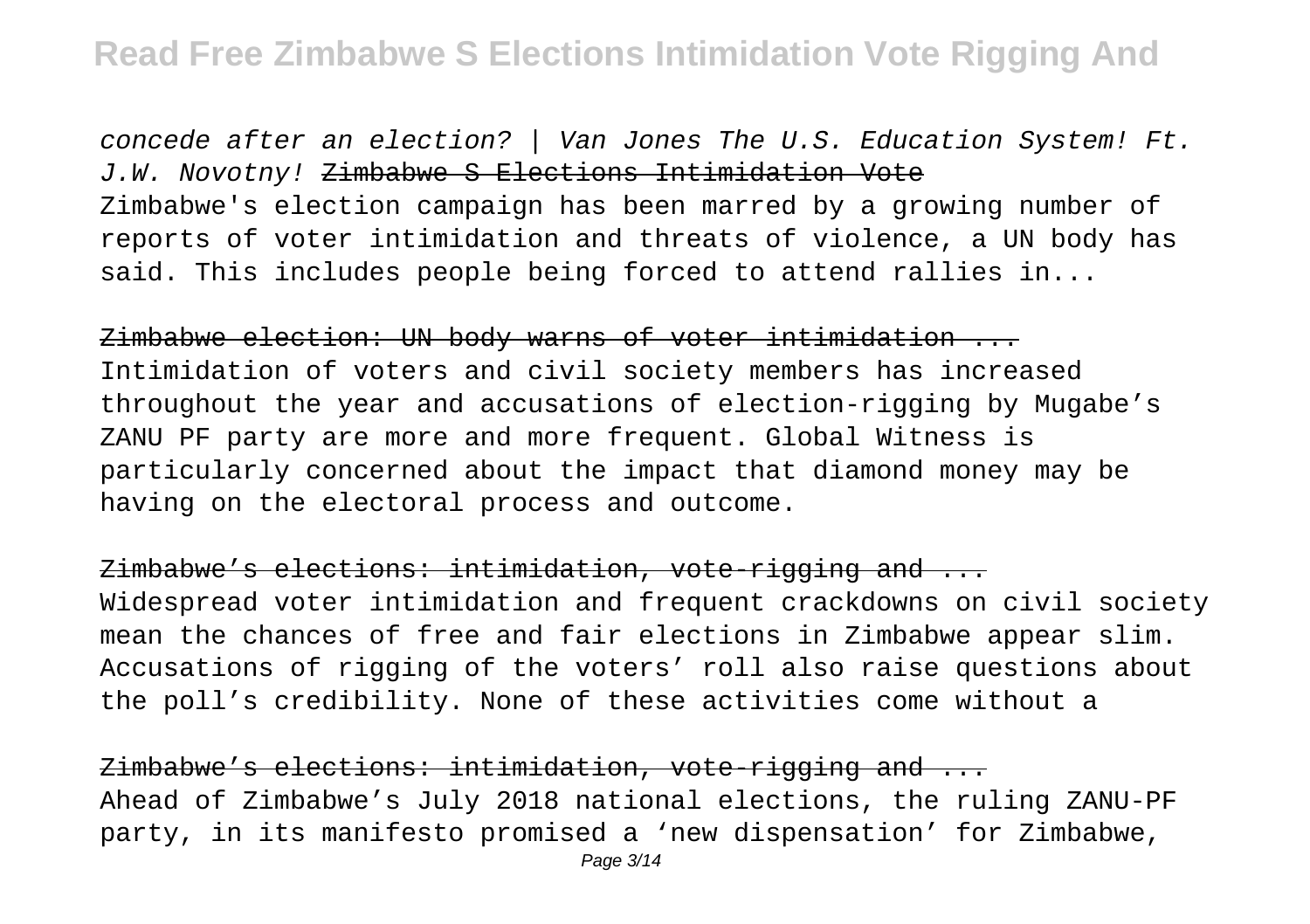from being a pariah state to a new era of hope in ...

What Should Biden's Election Mean for Zimbabwe? | Human ... Source: Zimbabwe election: UN body warns of voter intimidation – NewsDay Zimbabwe July 26, 2018. Zimbabwe's election campaign has been marred by a growing number of reports of voter intimidation and threats of violence, a UN body has said. This includes people being forced to attend rallies in rural areas, the UN human rights office said. BBC

Zimbabwe election: UN body warns of voter intimidation ... United States Risks Zimbabwe Sanctions If Elections Are Not Free And Fair? A Zimbabwean news blog, PaZimbabwe has provided some much-needed humour in the ensuing tension that is the American Presidential ballot and vote count by satirically reporting that authorities in the tiny nation of Zimbabwe will slap the World's superpower with sanctions if their elections are not free and fair.

United States Risks Zimbabwe Sanctions If Elections Are ... Zimbabwe S Elections Intimidation Vote Rigging And Getting the books zimbabwe s elections intimidation vote rigging and now is not type of challenging means. You could not isolated going later ebook increase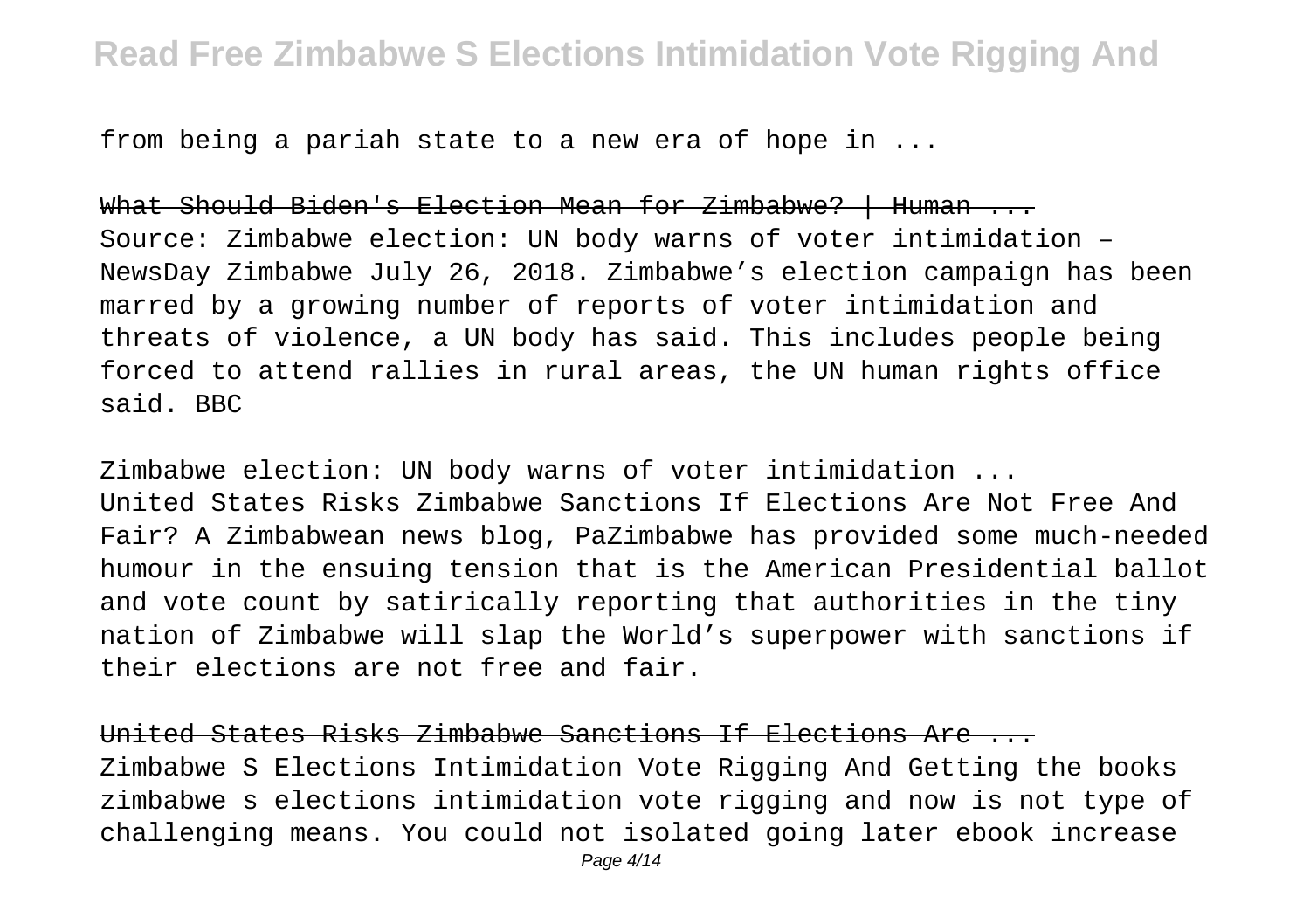or library or borrowing from your associates to door them. This is an totally simple means to specifically get guide by on-line.

#### Zimbabwe S Elections Intimidation Vote Rigging And

As a US senator in 2001, Biden co-sponsored the Zimbabwe Democracy and Economic Recovery Act, which paved the way for the US to impose travel and economic sanctions on individuals (and their associates) responsible for the deliberate breakdown of the rule of law, politically motivated violence, and intimidation in Zimbabwe. These targeted sanctions have been imposed since 2003 on select ...

What Should Biden's Election Mean for Zimbabwe? - Zimbabwe ... The Zimbabwe government consists of an elected head of state, the president, and a legislature.The presidential term lasts for 5 years, and is elected by majority, with a second round if no candidate receives a majority in the first round. The Parliament is bicameral, consisting of the House of Assembly and Senate. Following the 2013 constitution, the House of Assembly has 270 members. 210 are ...

#### Elections in Zimbabwe - Wikipedia

General elections were held in Zimbabwe on 29 March 2008 to elect the President and Parliament. Because of Zimbabwe's dire economic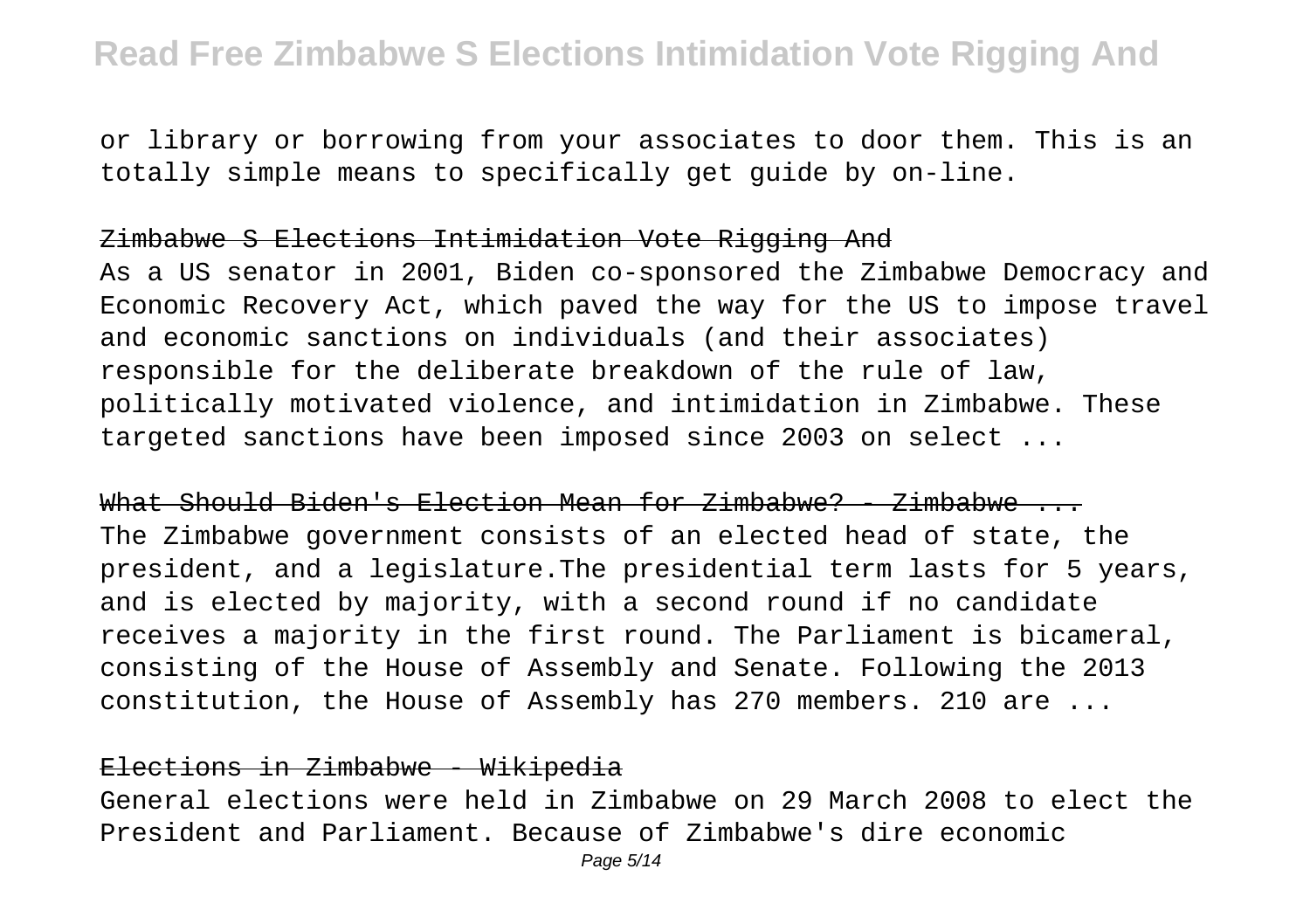situation, the elections were expected to provide incumbent President Robert Mugabe with his toughest electoral challenge to date. Mugabe's opponents were critical of the handling of the electoral process, and the government was accused of planning to rig the ...

#### 2008 Zimbabwean general election - Wikipedia

The US elections were watched closely in Zimbabwe where people are hoping the new president will end sanctions and address human right violations. Police escort some hundreds of people marching on the streets of Harare, Friday, Oct, 25, 2019, in protest over US sanctions that the Zimbabwean government blames for the country's worsening economic problems.

Zimbabwe – USA: Biden's election brings hope of a new ... Zimbabwe's election of fear. Jun 28, 2008. ... It is an exercise in mass intimidation," he said at a news conference, adding that millions of people were staying away from the polls despite ...

#### Zimbabwe's election of fear - iol.co.za

The Zimbabwe Election Support Network (ZESN), a local observer group with 7,000 monitors, listed a litany of offences, including state media bias, a campaign of intimidation in rural areas, and the rushed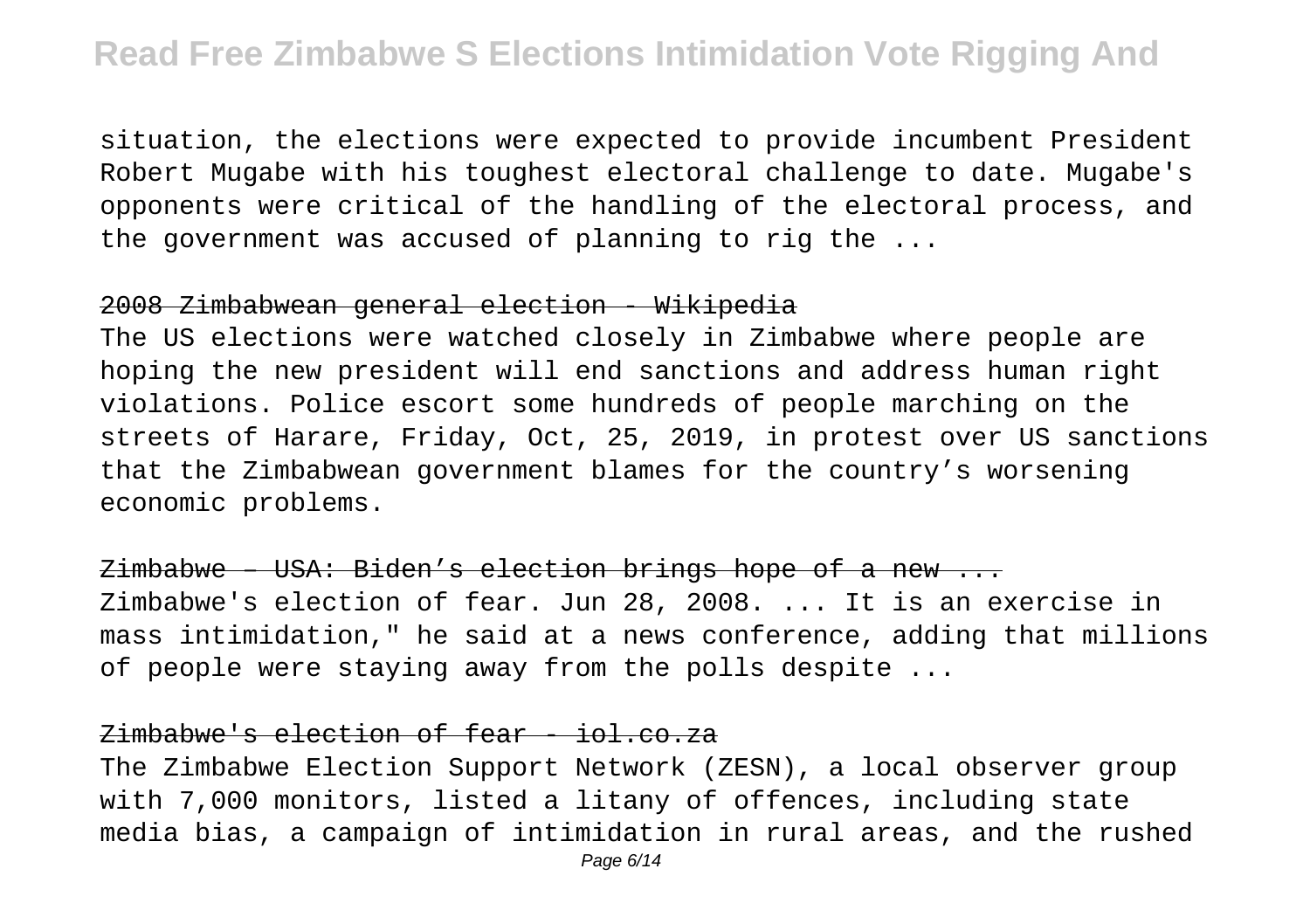electoral process before key reforms to the security services were in place.

#### 2013 Zimbabwean general election - Wikipedia

Although the elections were held transparently, President Trump has refused to concede defeat citing vote rigging. "The allegations being made by President Trump on vote rigging are going to have serious damage on the American reputation, how they talk to other countries on elections has been affected by the President's Trump refusal to concede," says Mataruse.

Zimbabwe – USA: Biden's election brings hope of a new chapter Foreign observers have hailed the election as an opportunity for Zimbabwe to break with its repressive past. The official result is due within five days. A run-off election will be held on 8...

Zimbabwe election: High turnout in first post-Mugabe poll ... Already there are reports of intimidation of voters. There are reports that ZANU-PF members are demanding voter registration slips from the electorate. The alleged deployment of 5,000 soldiers by President Mnangagwa's government is seen as a strategy resembling the 2008 disputed election.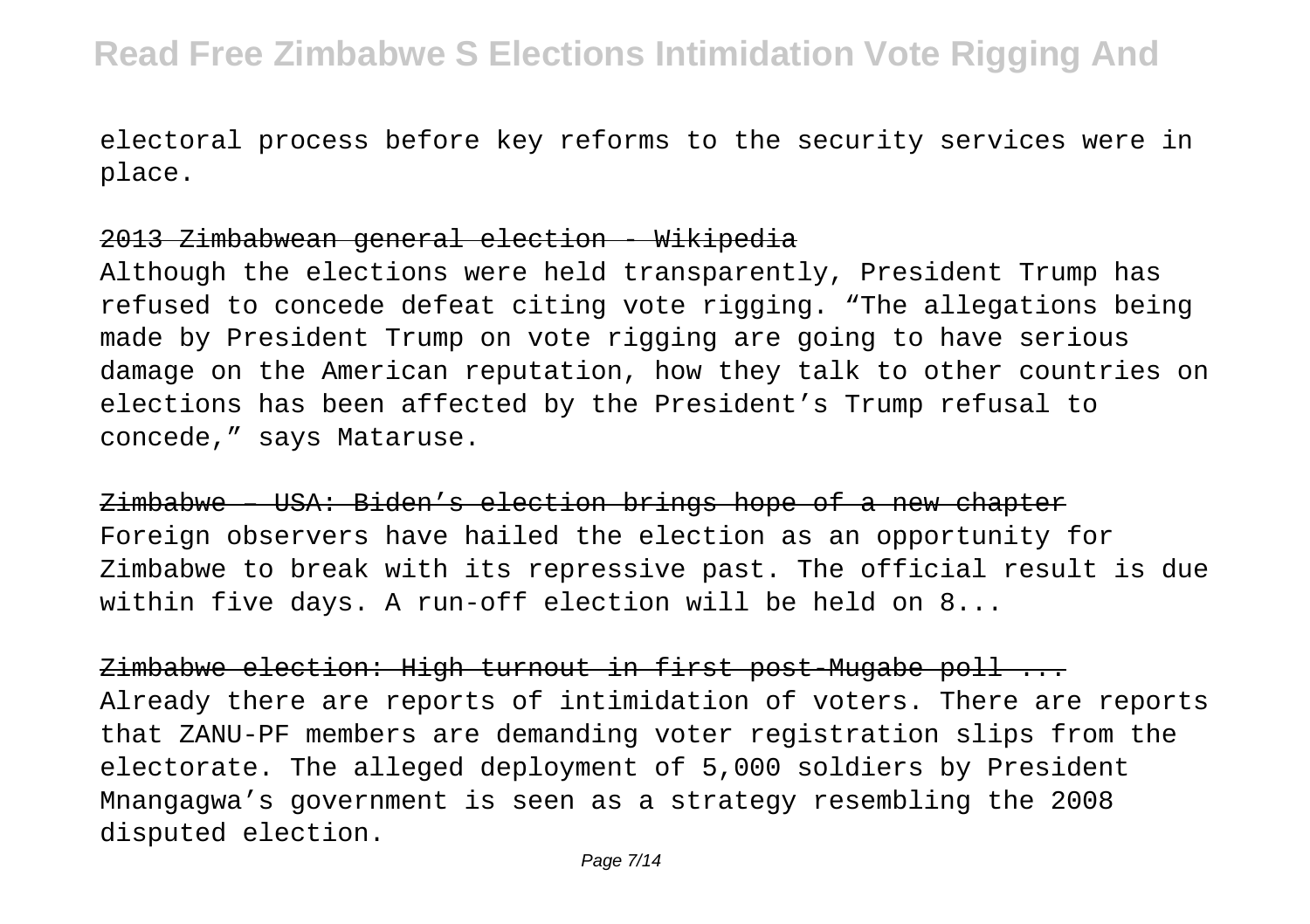Zimbabwe's 2008 post-vote violence has lessons for the ... Voting has begun on Thursday in Zimbabwe's parliamentary election amid continuing opposition claims of unfairness and intimidation. Polls will remain open until 7 pm CET on Thursday for the...

Claims of intimidation in Zimbabwe's election | Financial ... A climate of fear and intimidation means next week's parliamentary elections in Zimbabwe will not be free and fair, Human Rights Watch says. Its new report finds there is less violence than in...

#### BBC NEWS | Africa | 'Fear' mars Zimbabwe's election

Indeed, despite what African bodies had said, Zimbabwe's election was a sham, grounded on a military coup and won with the help of illiberal ideas and media-driven distortions and fanaticisms ...

This book is about the problems encountered frequently in the Member States of the African Union with the impact of close elections on political succession at the political party leadership level and at the level of head of state and government. Evidence can be seen with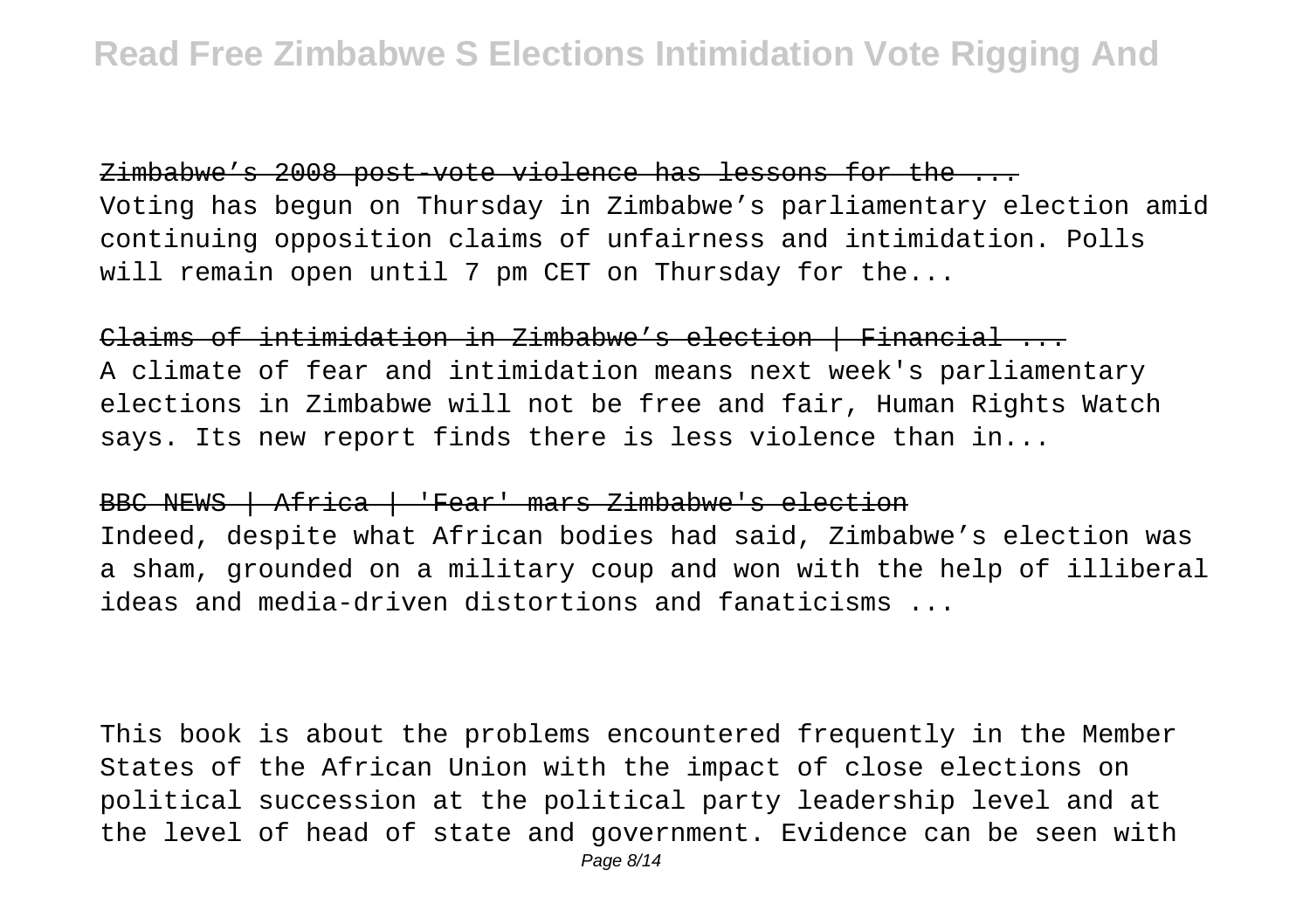respect to the national elections and their aftermath in 2007 & 08 and in Zimbabwe elections of 2008.The book analyses the reasons why close elections have had negative impact on some States of the Union and not others. A contrast in this regard was made in the book between close elections in Ghana (2008-09) and Zambia (2008) where close elections did not trigger violence with Kenya (2007) which experienced serious post-election violence and Zimbabwe (2008) which witnessed widespread pre-polling intimidation and violence. The book also looks at the incidence of unconstitutional change of government and its impact on political succession. It also considers the impact of close elections on illegal political succession and on failed States in the African  $IInion$ 

These Election Reports are the observations, conclusions and recommendations of Commonwealth Observer Groups. The Secretary-General constitutes these observer missions at the request of governments and with the agreement of all significant political parties. At the end of a mission, a report is submitted to the Secretary-General, who makes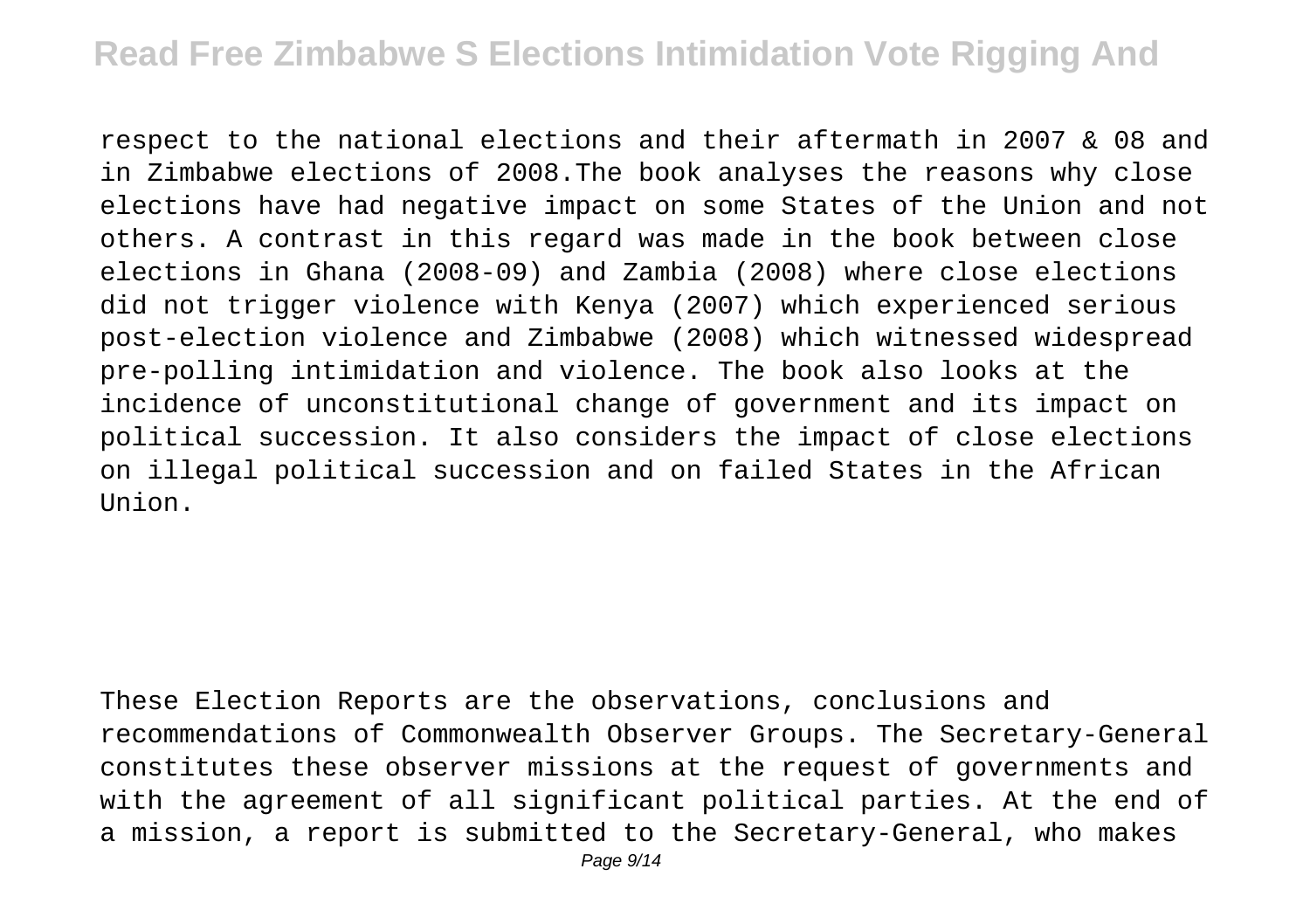it available to the government of the country in question, the political parties concerned and to all Commonwealth governments. The report eventually becomes a public document.

On 31 July 2013, Zimbabwe will hold harmonized elections composed of local government, House of Assembly, Senate and presidential elections. These elections are being held in an environment in which fundamental freedoms of expression, association and peaceful assembly are being restricted through harassment, intimidation and criminalization of legitimate work of human rights defenders, political activists and civil society organizations in general. Amnesty International is concerned that partisanship by some members of the country's security services who have openly expressed their preferred outcome in the next election is directly undermining Zimbabwe's ability to realize its obligation to respect and protect internationally guaranteed civil and political rights in particular in the lead up to the coming elections. The rights to freedom of expression, association and assembly are also explicitly provided for in the country's new constitution which was signed into law on 22 May 2013. Amnesty International is urging the Southern African Development Community (SADC) and the African Union (AU) as guarantors of the Global Political Agreement (GPA) to take robust measures and put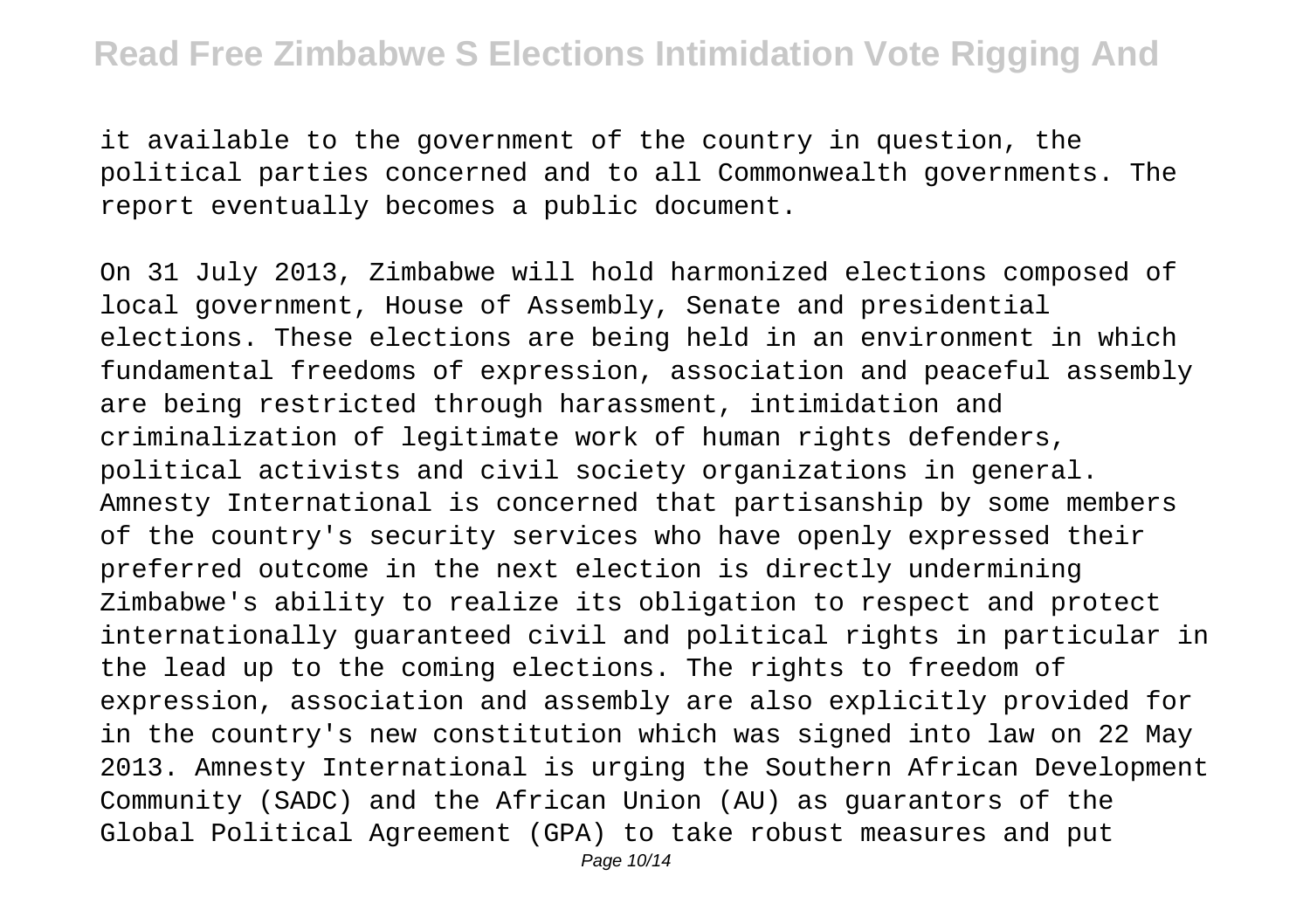pressure on the government of Zimbabwe and its security forces to stop human rights violations and ensure that the next elections in Zimbabwe are held in an environment where all human rights are fully protected. Specifically, the election environment should be free from violence, harassment and intimidation.

These Election Reports are the observations, conclusions and recommendations of Commonwealth Observer Groups. The Secretary-General constitutes these observer missions at the request of governments and with the agreement of all significant political parties. At the end of a mission, a report is submitted to the Secretary-General, who makes it available to the government of the country in question, the political parties concerned and to all Commonwealth governments. The report eventually becomes a public document.

From Rhodesia to Zimbabwe: The Politics of Transition studies the last phase of the transfer of power from illegal white minority control to freely elected majority rule in Zimbabwe. This book is divided into five chapters; the first of which describes the transition from Lusaka to Lancaster, including subtopics on the issues and results of commonwealth and constitutional conferences. This text then describes the implementation of the Lancaster House Agreement and the Monitoring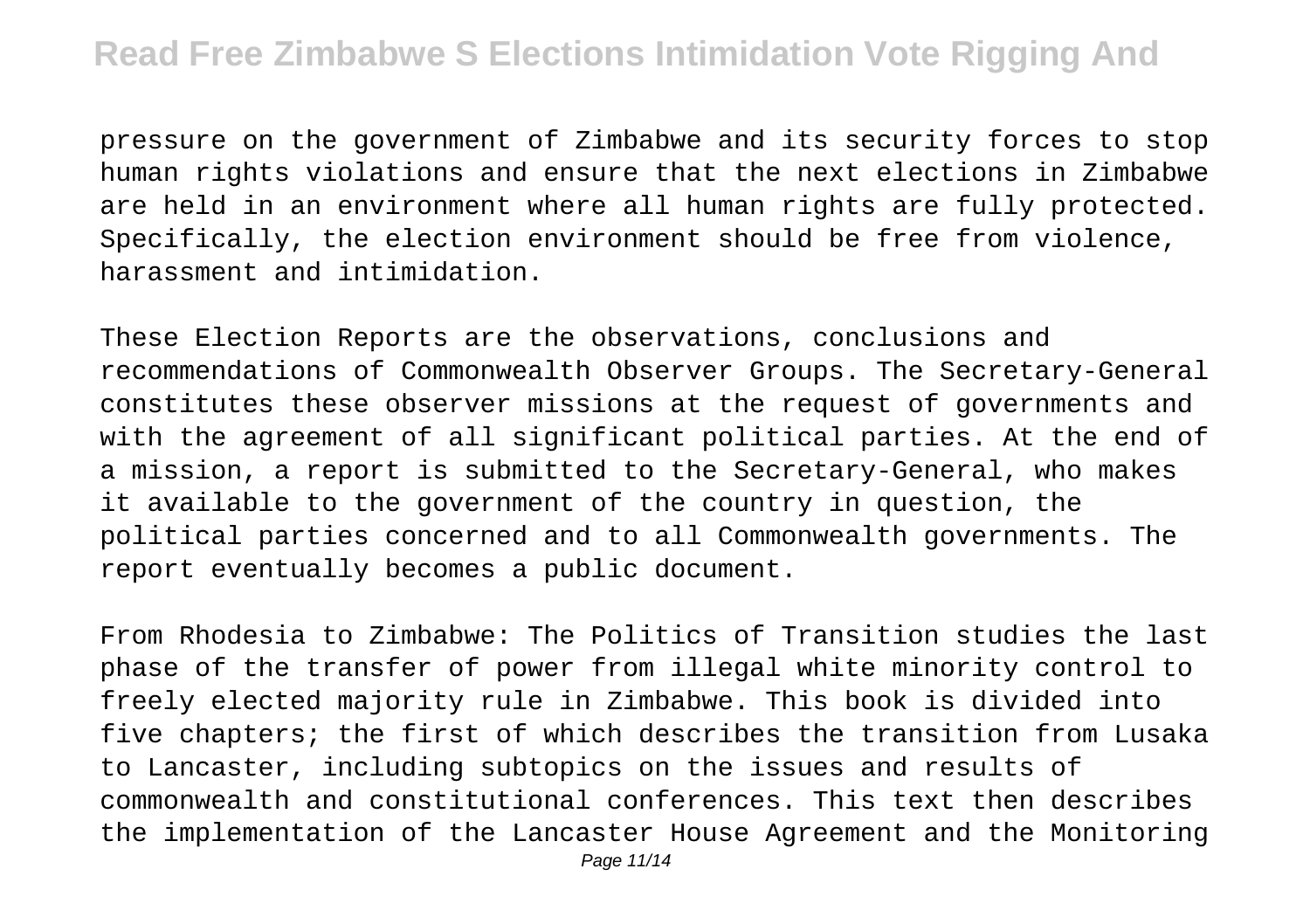Force. A chapter discusses the significance of the accredited observers in transitional process and the elections. This text ends with the general observations on the transition process. This book will be interesting to historians, academicians, public administrators, and students of politics.

At Independence in 1980, Julius Nyerere called Zimbabwe 'the jewel of Africa', and cautioned its new leaders not to tarnish it. Tragically, they paid no heed to Africa's esteemed elder statesmen. Arguably - and only if one ignores the carnage of Gukurahundi - the first decade was a developmental one, with resources being used prudently to benefit the formerly disadvantaged majority population. However, the 1990s witnessed a transition from a developmental to a predatory leadership which saw Zimbabwe cross the millennial line in crisis, where it has remained ever since. While many African countries have moved forward over the last three decades, Zimbabwe has gone relentlessly backwards, save for the four-year interregnum of the tripartite coalition government, 2009-2013. Virtually all development indicators point in the wrong direction and the crisis of poverty, unemployment, and the erosion of health. education and other public goods continues unabated. The imperatives of political survival and power politics supersede those of sound economics and public welfare. Moreover,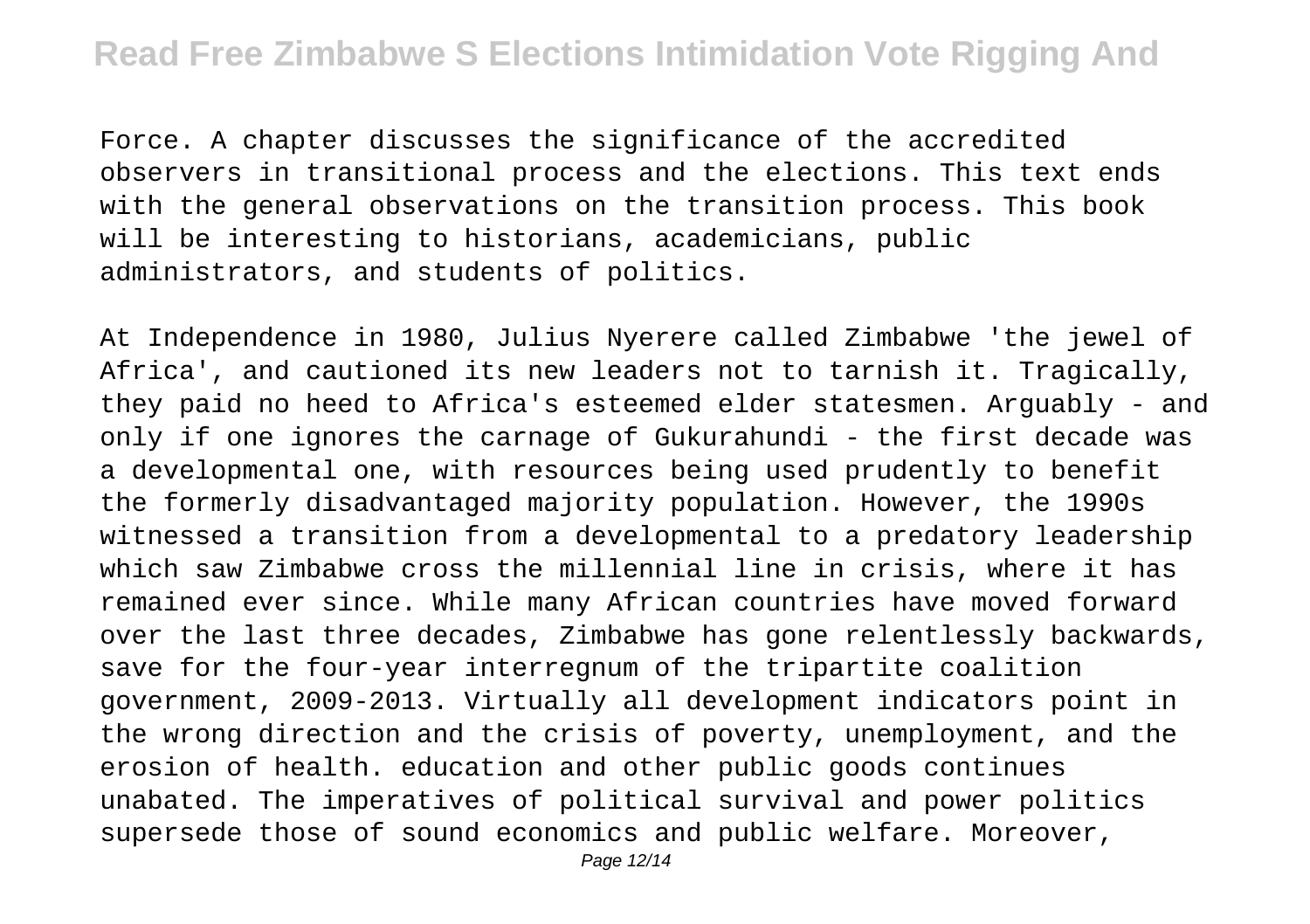unless good politics are conjoined with a sound people-first policy, the country will continue sliding downhill. Zimbabwe's Trajectory tells the story of the country's post-independence dynamics and its recent descent into becoming one of the three most unhappy countries in the world.

Eighteen African countries held presidential, primary, or legislative elections in 2011. Elections in eleven of these countries were marked by violence that ranged from low-level intimidation and harassment to more intensely violent displacement and death. Electoral violence of any kind can deter citizens from voting, discourage candidates from running for office, weaken civil society s scrutiny of elections, and hurt the legitimacy of a government.In "Voting in Fear," nine contributors offer pioneering work on the scope and nature of electoral violence in Africa; investigate the forms electoral violence takes; and analyze the factors that precipitate, reduce, and prevent violence. The book breaks new ground with findings from the only known dataset of electoral violence in sub-Saharan Africa, spanning 1990 to 2008. Specific case studies of electoral violence in countries such as Ghana, Kenya, and Nigeria provide the context to further understanding the circumstances under which electoral violence takes place, recedes, or recurs. Combining issue-driven research with in-depth empirical